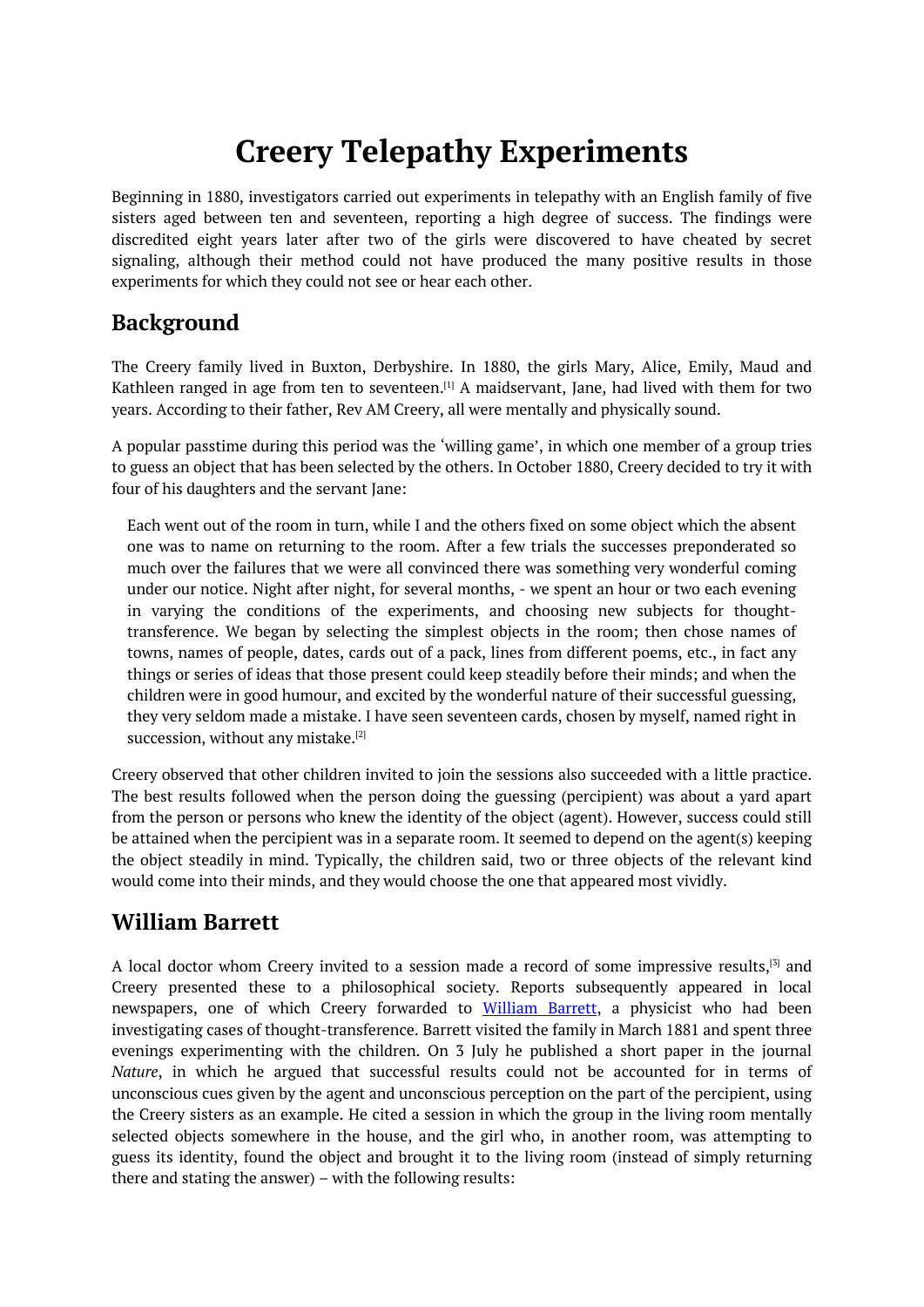…hair-brush, correctly brought; orange, correctly brought; wine-glass, correctly brought; apple, correctly brought; toasting-fork, wrong on the first attempt, right on the second; knife, correctly brought; cup, correctly brought; saucer, failure. On being told this object the child said, 'Saucer came into my head, but I thought you would never ask for that after asking for a cup, so I wasn't sure what it was'. [4]

In fifteen trials using names of objects or English towns the girls only erred completely three times. Next, Barrett held short sentences in his mind – 'What time is it?' 'Will you have some supper?' 'Will you go to bed?' and 'Were you at th[e](#page-0-0) sale today?' – all of which the girls correctly identified.

Researchers Balfour Stewart and Alfred Hopkinson visited the Creery family in November 1881. They tested the five sisters and maidservant with objects, playing cards, two-figure numbers, names of towns and names of characters (Peter Piper, Bluebeard, Tom Thumb and Cinderella). The most striking result was the girls' complete success with the characters. [5]

# **Society for Psychical Research**

Barrett was involved in the founding of the <u>Society for Psychical [R](#page-0-0)esearch</u> in 1882.<sup>[6]</sup> Its first project was an investigation on thought-transference, carried out by a committee consisting of Barrett, Frederic WH Myers and Edmund Gurney, who performed experiments with the Creerys in April of that year. [7]

Before leaving the room, the percipient child was told the nature of the object she was to guess, for instance a playing card, number or the name of a town. On returning she was to stand close to one of the inves[tig](#page-0-0)ators, either with her face turned to the wall or eyes downcast for a period of silence ranging from a few seconds to a minute, until she called out her answer. If it was incorrect she would be given a second and occasionally a third chance.

Some trials were carried out in the Creery home, others in lodgings or a private hotel room. The girls were asked variously to identify the place in the house in which an object had been hidden, a playing card randomly drawn from a full deck, an object held in the investigator's hand, and a name that had been made up. [8] The experiments given the most weight by the investigators were those in which the child was isolated from those who knew the answer and those in which only investigators and no members of the family knew the correct answers. The authors gave consideration to non-paranormal methods as fo[llo](#page-0-0)ws:

Involuntary actions,such as movement of the lips, &c., could not reach the child when she was out of sight and hearing, as was the case in the first series of experiments. Conscious or unconscious deception on the part of the subject does not apply, as the thing wished for was selected and written down by one of us. Collusion by a third party is avoided by the fact that none were allowed to enter or leave the room after we had selected the thing to be guessed, and in the second series of experiments by the exclusion of all members of the family, either from the room, or from participation in the requisite knowledge. In subsequent experiments we obtained successful results by individual trials with each of the children, that is to say, the number, word or card was known to some of us only.<sup>[9]</sup>

A typical set of results is as follows. (The name in the left column is the target; on the right is the statement given by the percipient trying to guess it. Mary was the percipient for the first five and Maud for the remainder.)

William Stubbs William Stubbs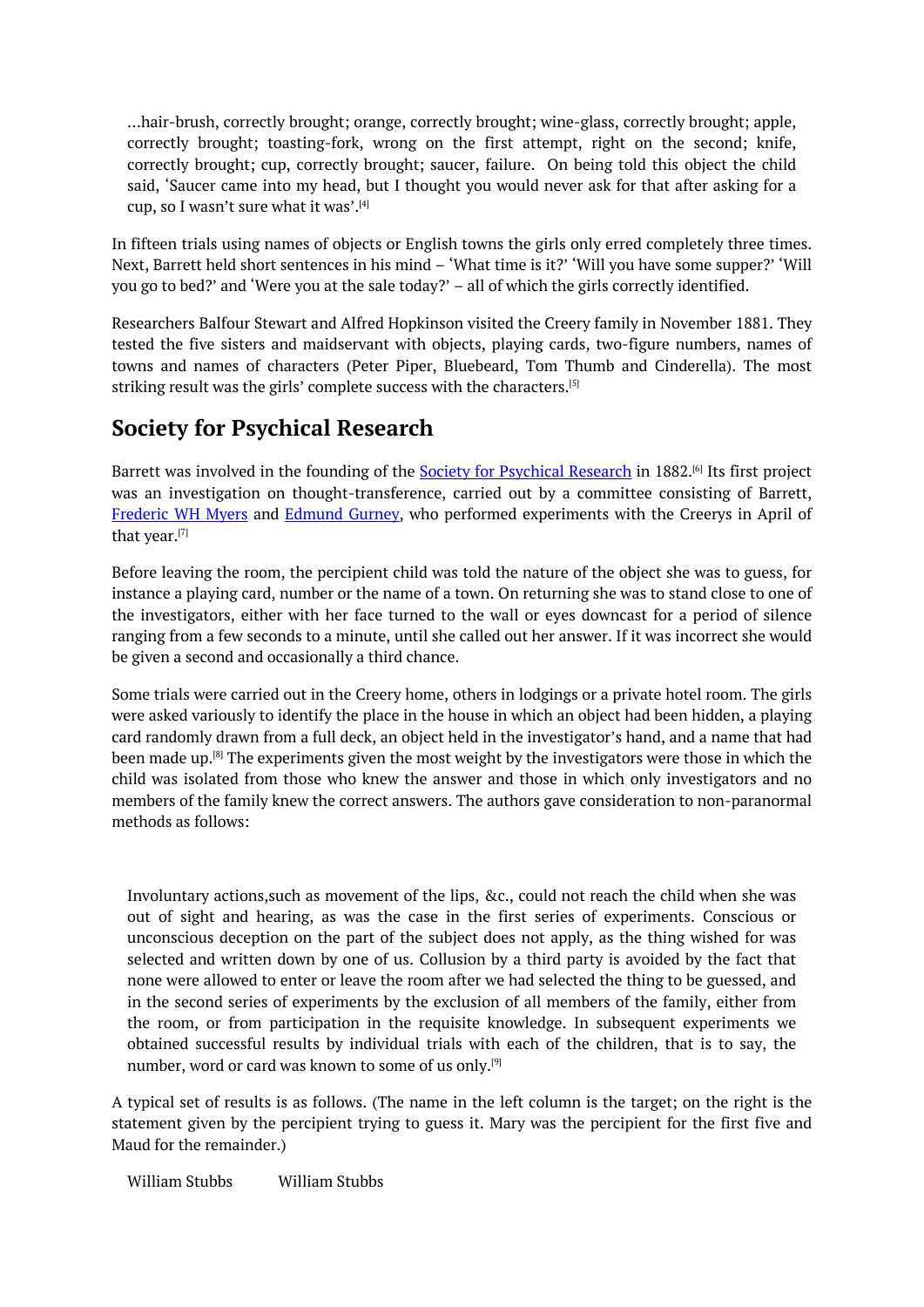| Eliza Holmes            | Eliza H------                                  |
|-------------------------|------------------------------------------------|
| <b>Isaac Harding</b>    | Isaac Harding                                  |
| Sophia Shaw             | Sophia Shaw                                    |
| Hester Willis           | Cassandra, then Hester Wilson                  |
| John Jones              | John Jones                                     |
| <b>Timothy Taylor</b>   | Tom, then Timothy Taylor                       |
| <b>Esther Ogle</b>      | <b>Esther Ogle</b>                             |
| <b>Arthur Higgins</b>   | <b>Arthur Higgins</b>                          |
| Alfred Henderson        | Alfred Henderson                               |
| Amy Frogmore            | Amy Freemore. Amy Frogmore                     |
| <b>Albert Snelgrove</b> | Albert Singrore. Albert Grover <sup>[10]</sup> |

Over six days 382 trials were made, mostly with playing cards. The investigators calculated that 71 correct answers might be made by chance. The girls were correct 127 times on the first attempt, 56 on the second and 19 on the third. With cards, first-at[tem](#page-0-0)pt guesses that were incorrect in both suit and number were a small minority. $^{\left[ 11\right] }$ 

The most striking result was five cards named entirely correctly on the first attempt consecutively when no family member knew the test-card. The authors calculated that this could happen by chance only once in more than a [bill](#page-0-0)ion times. Other runs of positive results with similarly remote odds were attained. [12]

Pondering whether the girls received the correct answers through mental eye or mental ear, the coauthors note that a visual method is suggested by the errors showing half-correct answers for twofigure numbers and [pl](#page-0-0)aying cards, and especially by the frequent confusions of king with knave; but on the other hand, an auditory method is suggested by similar-sounding answers given for names. $^{\left[ 13\right] }$ 

Success rates fluctuated strongly. Conditions that seemed to favour success were the presence of the girls' father, the percipients feeling 'freedom from constraint and … a spice of pleasura[ble](#page-0-0) excitement', and vivid simultaneous picturing of the correct answer by the sitters.<sup>[14]</sup>

Barrett, Myers and Gurney conducted a second set of experiments in July 1882 at Cambridge with Mary, now age seventeen, Alice, age fifteen and Maud, age thirteen. They noted that fluctuations in success rates were wide, and that more successes were gained in a casual atmosp[her](#page-0-0)e than a tense or anxious one. A comparison of results when one or more sisters knew the information versus when none knew showed little difference. [15]

In addition to tests with playing cards and two-figure numbers, the investigators tried a new test: giving the mixed up letters of an obscure Latin botanical term to one of the girls and asking her to choose the letters successively so as [to](#page-0-0) form the word. One example result, with '1' representing the correct letter on the first try, '2' on the second and so on, is given:[16]

*Hedypnois Physaloides*

111121111 12411114111

Overall, again, the hits were far beyond chance level.  $^{[17]}$ 

### **Decline Effect**

Striking success was also achieved in a second set of [ex](#page-0-0)periments carried out with two of the girls in Dublin in November 1882. However, the authors note: 'The fact seems to be (and the children themselves are regretfully conscious of it) that the capacity is gradually leaving them'.  $^{[18]}$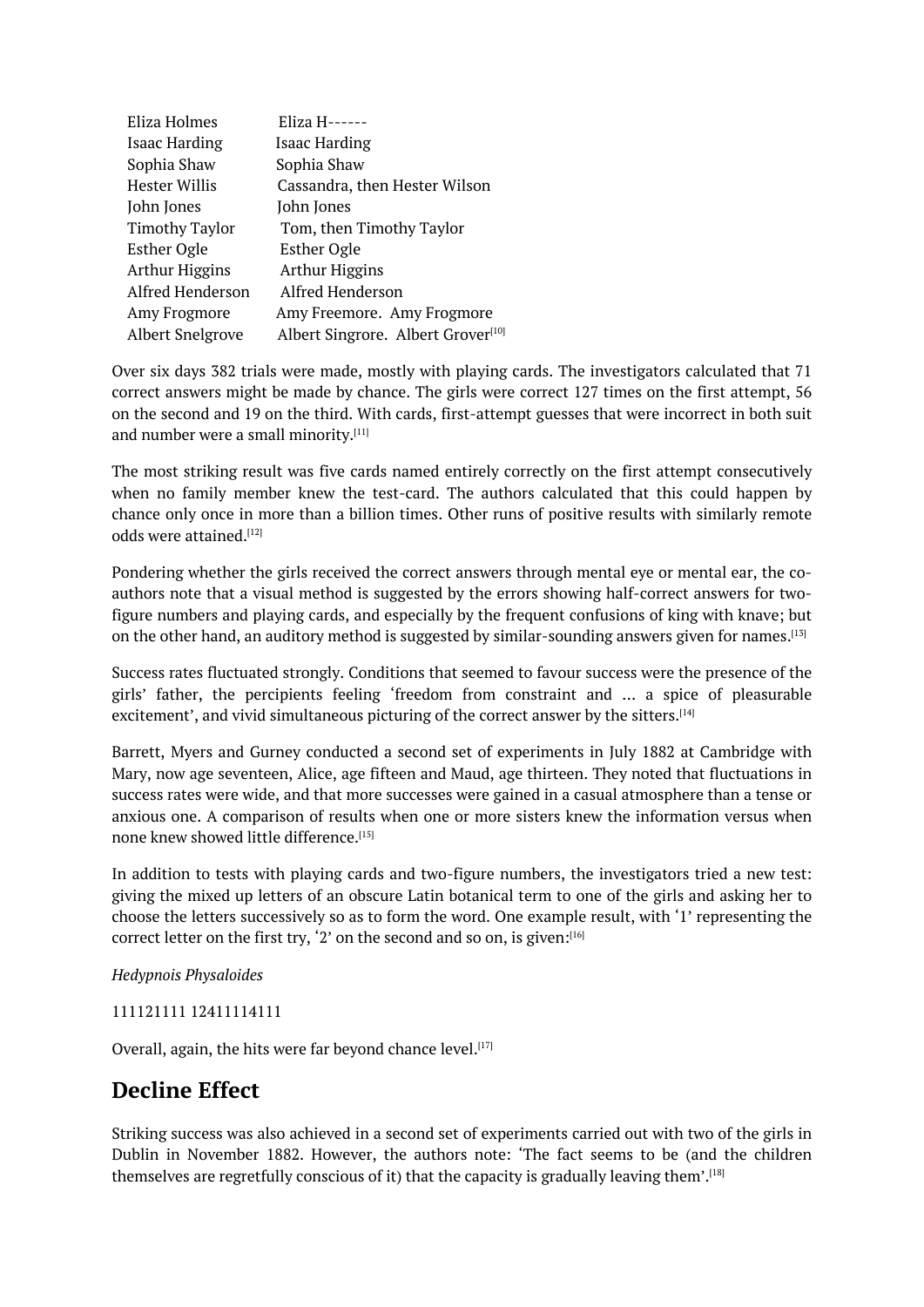In the committee's third report, the co-authors gave the results for all trials in which only an investigator knew the card or number selected (except the Dublin experiments, since only one investigator was present) as follows: of 260 trials with playing cards, one in nine first responses was correct, and of 79 trials with two-figure numbers, one in nine first responses was correct, both results well exceeding chance.

Here too the investigators observed the <u>'decline effect'</u>, as it was named by a later generation of parapsychologists:

It may be noted that the power of these children, collectively or separately, gradually diminished during these months, so that at the end of 1882 they could not do, under the easiest conditions, what they could do under the most stringent in 1881. This gradual decline of power seemed quite independent of the tests applied.<sup>[19]</sup>

# **Cheating**

By 1888, the Creery girls had been tested over a [per](#page-0-0)iod of seven years. That year, Gurney published a note to the effect that two of the sisters had confessed to using a signaling code to help them identify cards in recent experiments. A third confessed to signaling in earlier experiments where one sister was the agent, although, she maintained, only rarely, when they feared they were failing and wished to avoid causing disappointment. The code was as follows:

When the two sisters were in sight of one another, the signals used were a slight upward look for hearts, downwards for diamonds, to the right for spades, and to the left for clubs. Further, the right hand put up to the face meant king, the left hand to the face meant queen, and knave was indicated by crossing the arms. It is doubtful whether there were any signs for other cards. We failed to make any out clearly. A table showing the degree of success in guessing each card suggests that there were signs for 10 and ace, but that they were either only used occasionally or used with poor success. In experiments in which a screen was placed between the two sisters, so that they could not see each other, auditory signs were used to indicate suits. A scraping with the feet on the carpet meant hearts, and sighing, coughing, sneezing or yawning meant diamonds. [20]

Gurney notes that he had made it clear to the girls that the most important experiments were those in which only the investigators acted as the agent, and these were also given primacy in published results. How[ev](#page-0-0)er some experiments using one or more of the girls as agents had been included in records, and Gurney acknowledges that these all were now discredited.

Detractors frequently cite the incident when making the case against parapsychology, without discussing the experiments or appearing to grasp the limitations of the girls' signalling method.<sup>[21]</sup> Other commentators argue that cheating in paranormal investigations must be understood in the social context, particularly in the case of children who feel pressured to provide successful results over a long period. [22]

KM Wehrstein

#### **Literature**

Barrett, W.F. (July 3, 1881). Mind-Reading versus Muscle-Reading. *Nature* 24, 212.

Barrett, W.F. (1911). *Psychical Research.* New York: Henry Holt & Co.

Barrett, W.F., Gurney, E. & Myers, F.W.H. [\(1882\).](https://archive.org/stream/nature241881lock#page/212/mode/2up) First report on thought-reading, *Proceedings of the*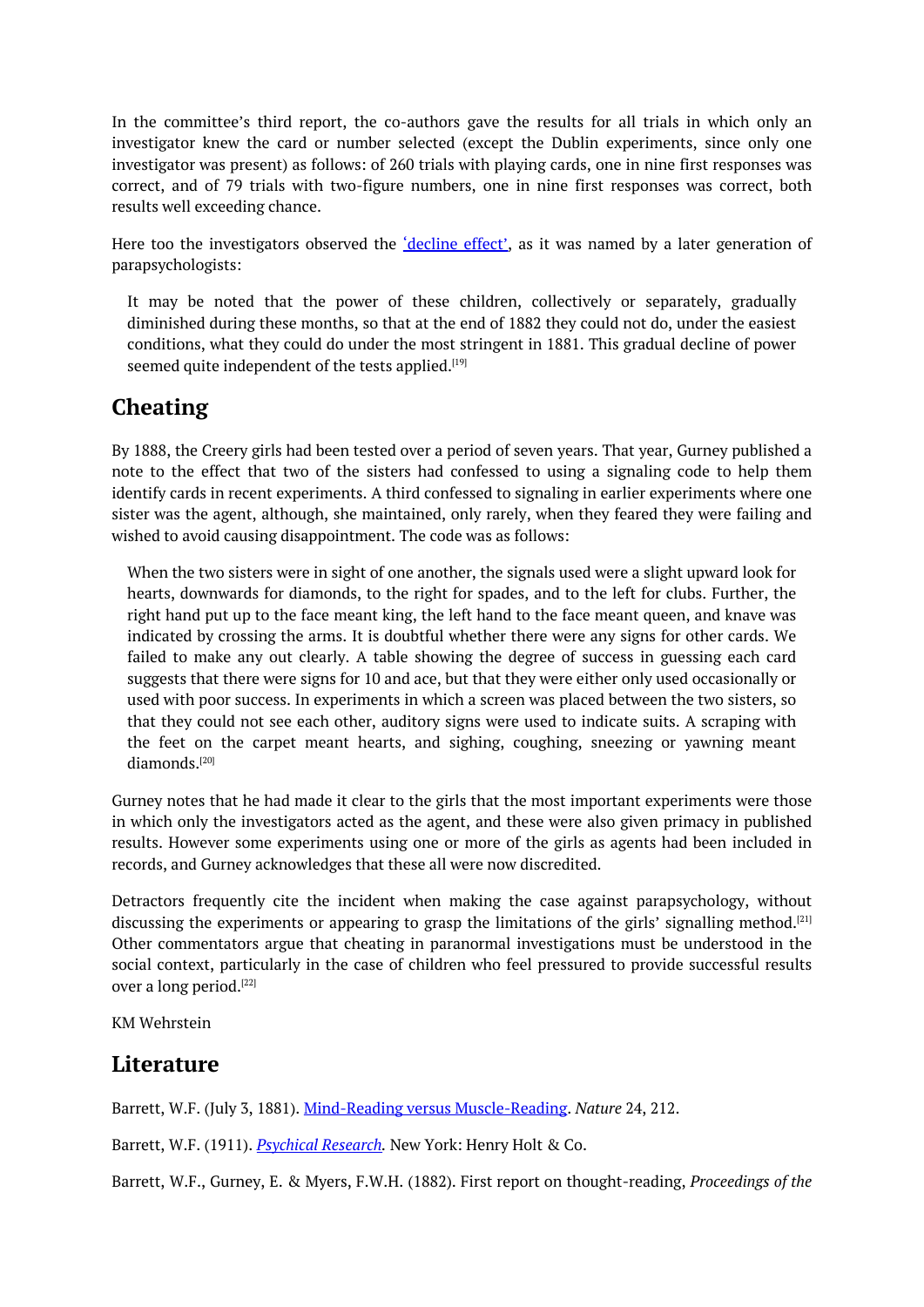*Society for Psychical Research* 1, 13-64.

Collins, H., & Pinch, T., (1982). *Frames of Meaning: The Social Construction of Extraordinary Science*. London: Routledge and Kegan Paul.

Creery, A.M. (1882). Note on thought-reading. *Proceedings of the Society for Psychical Research* 1, 43- 6.

Gurney, E. (1888). Note relating to some of the published experiments in thought-transference. *Proceedings of the Society for Psychical Research* 5, 269-70.

Gurney, E., Myers, F.W.H. & Barrett, W.F. (1882). Second report on thought-transference. *Proceedings of the Society for Psychical Research* 1, 70-97.

Gurney, E., Myers, F.W.H., Podmore, F., & Barrett, W.F. (1883). Third report on thoughttransference. *Proceedings of the Society for Psychical Research* 1, 161-216.

Inglis, B. (1988). Sir William Barrett (1844-1925). *Journal of the Society for Psychical Research* 55, 16- 24.

McLuhan, R. (2010). *Randi's Prize: What Sceptics Say About the Paranormal, Why They Are Wrong and Why It Matters*. Leicester, UK: Matador.

Stewart, B (1882). Note on thought-reading. *Proceedings of the Society for Psychical Research* 1, 35-42.

#### **Endnotes**

#### **Footnotes**

- 1.ˆ Barrett et al. (1882).
- 2.ˆ Creery (1882), 43.
- 3.ˆ Creery (1882), 44-5.
- 4.ˆ Barrett (3 July 1881), 212, right column.
- [5.ˆ](#page-0-0) Stewart (1882), 40.
- [6.ˆ](#page-0-0) Barrett (1911), 54.
- [7.ˆ](#page-0-0) Barrett et al. (1882).
- [8.ˆ](#page-0-0) Barrett et al. (1882), 20-24.
- [9.ˆ](#page-0-0) Barrett et al. (1882), 24.
- [10.](#page-0-0)ˆ Barrett et al. (1882), 26.
- [11.](#page-0-0)ˆ Barrett et al. (1882), 26-7.
- [12.](#page-0-0)ˆ Barrett et al. (1882), 27.
- [13.](#page-0-0)ˆ Barrett et al. (1882), 28.
- [14.ˆ](#page-0-0) Barrett et al. (1882), 29.
- [15.ˆ](#page-0-0) Gurney et al. (1882), 72-3.
- [16.ˆ](#page-0-0) Gurney et al. (1882), 75.
- [17.ˆ](#page-0-0) Gurney et al. (1882), 75.
- [18.ˆ](#page-0-0) Gurney et al. (1882), 78.
- [19.ˆ](#page-0-0) Gurney et al. (1883) 171.
- [20.ˆ](#page-0-0) Gurney (1888), 269.
- [21.ˆ](#page-0-0) Examples: Wikipedia entry on Barrett's psychical research, Skeptic's Dictionary.
- [22.ˆ](#page-0-0) McLuhan (2010), 362-3; Collins & Pinch (1982).